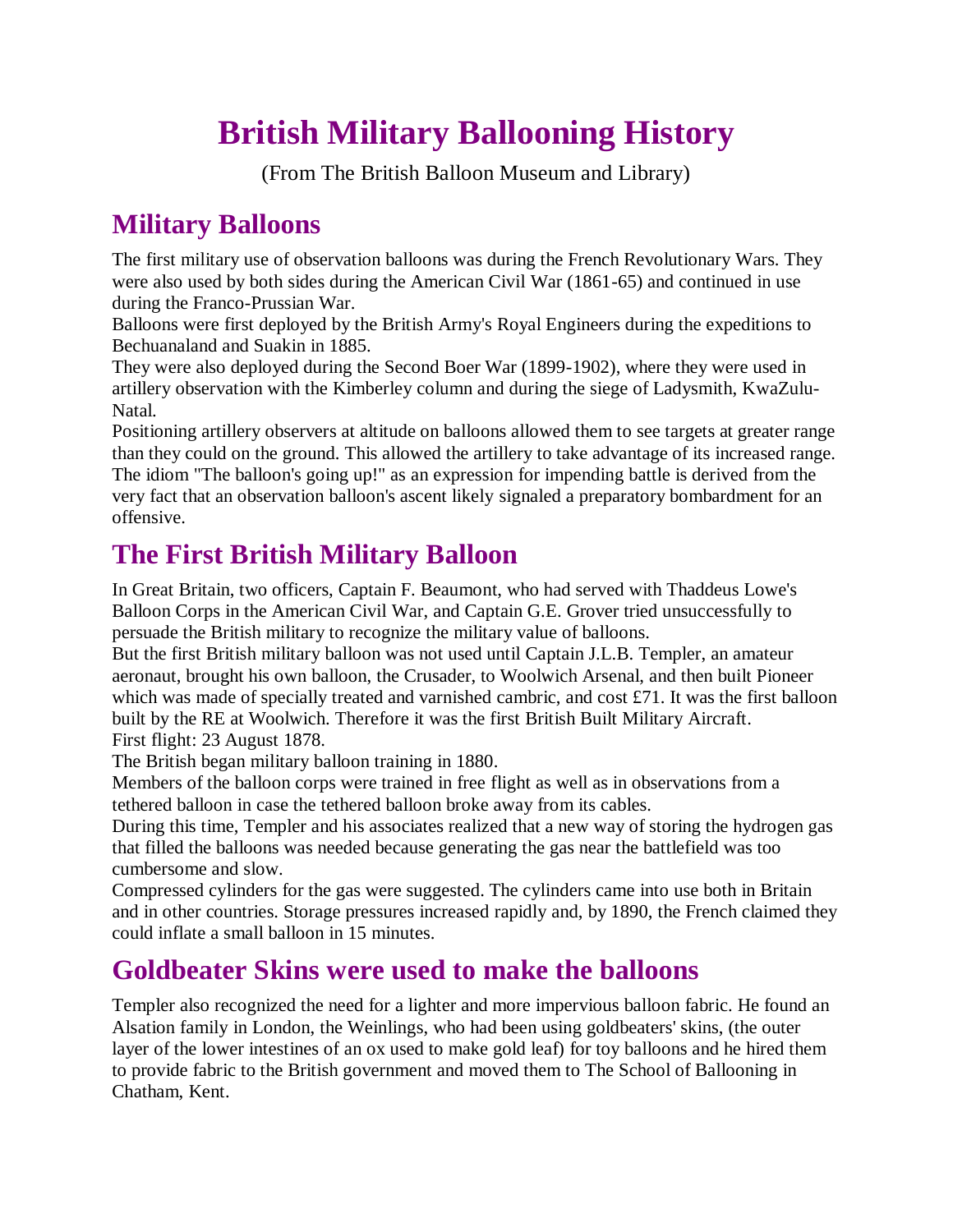By the end of 1883, they had produced their first balloon that could lift one observer to a useful height.

The balloon, the 10,000-cubic-foot (283-cubic-metre) Heron, served in South Africa. The advances in balloon technology impressed the British military, which moved the Balloon Section to larger quarters in Aldershot and included it in British Army establishments. They increased the number of balloon sections, and four balloon sections participated in the South African War at the end of the nineteenth century.

#### **The Second Boer War**

The Boer War began in 1899 and 4balloon sections were sent to South Africa support the army. The first unit in action was the 2<sup>nd</sup> Balloon Section under the command of Major GM Heath, which arrived at Ladysmith on  $27<sup>th</sup>$  October only to remain within the besieged town for the next four months. At first they continued to observe the enemy's movements until the supply of gas ran out.



A small contingent of the  $2<sup>nd</sup>$  Section which had remained outside of the town and with reserve equipment and gas, saw action at Potgieters Drift and Spion Kop.

The 1st Balloon Section joined Lord Methuen's advance on the Modder River and at the battle of Magersfontein, observing the enemy and directing the artillery with great effect.

In 1900 the balloonists provided vital information on the Boer's positions at Paardeborg, even though the 12,000 cub foot Duchess of Connaught was holed and leaking badly.

The gas was transferred to the Bristol which flew at the Battle of Poplar Grove, and in the advance from Blomfontein, it was kept inflated for twenty two days on the 165 mile march. It then took part in the engagements at Vet River and Zand River.

## **Balloon Transport**

In June, a balloon located in Pretoria assisted in the capture of the Boer forces, and although damaged by enemy fire in several places, it was repaired with patches of gold-beaters' skin in the field. The 3rd balloon Section arrived at Cape Town in March of 1900, and was sent to Warrenton on the left flank of Lord Robert's advance on Pretoria.

The observers were able to provide information on the position of the enemy guns and aided in directing fire from the British 5-inch and 6-inch Howitzers.